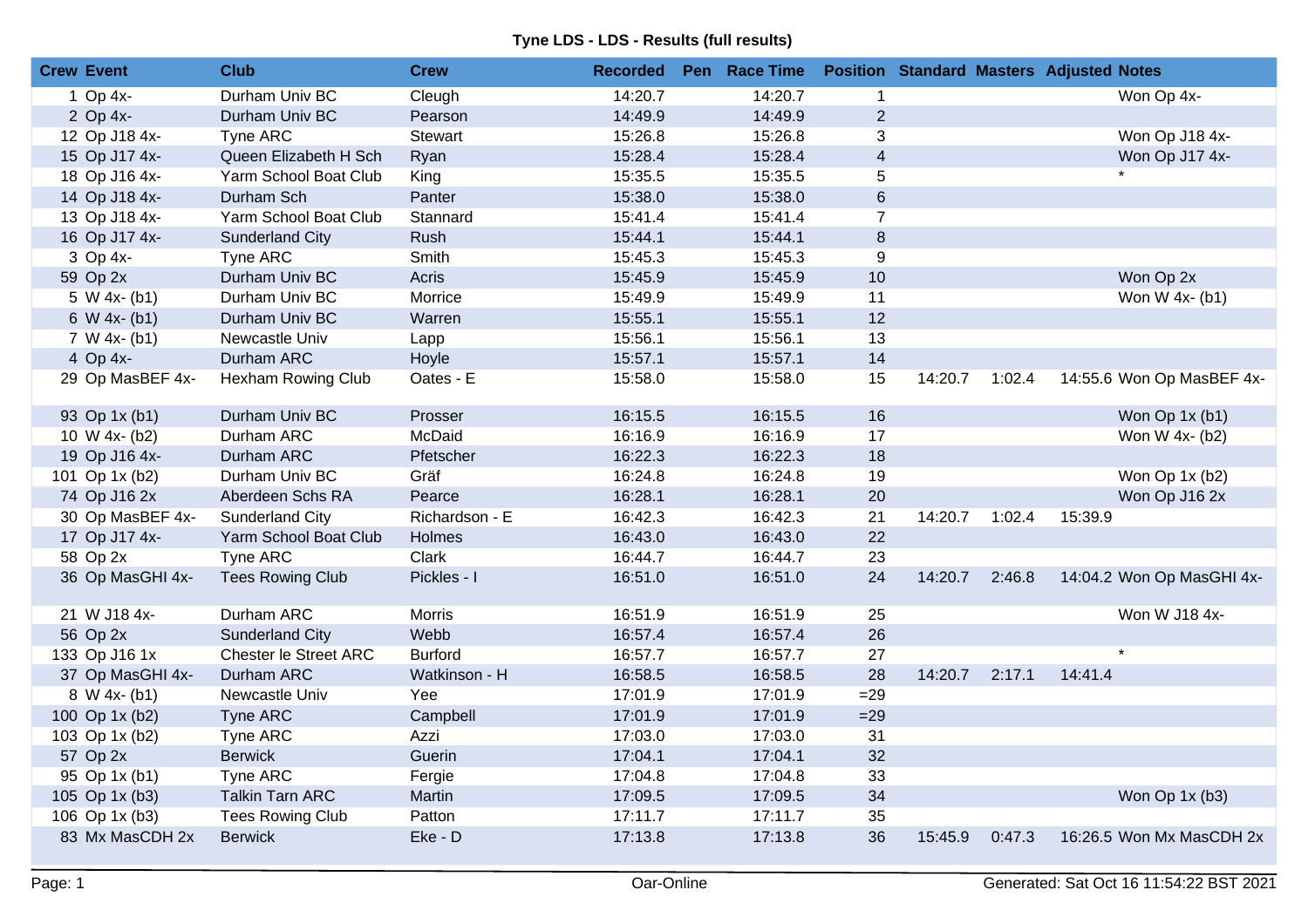| 25 W J17 4x-<br>Aberdeen Schs RA<br>Collins<br>17:14.5<br>17:14.5<br>37<br><b>Dudley</b><br>17:14.9<br>17:14.9<br>38<br>Won Op J18 2x<br>70 Op J18 2x<br>Durham ARC<br>39<br><b>Baird</b><br>17:15.7<br>17:15.7<br>99 Op 1x (b2)<br>Durham ARC<br>40<br>17:15.9<br>17:15.9<br>20 W J18 4x-<br>St Leonards Sch<br>Thomas<br>41<br>75 Op J16 2x<br>Aberdeen Schs RA<br>Macleod<br>17:18.2<br>17:18.2<br>17:19.5<br>17:19.5<br>42<br>154 Op MasE 1x<br>Castle Semple RC<br>Holmes - E<br>16:15.5<br>1:08.8<br>16:10.7 Won Op MasE 1x<br>Warburton - C<br>17:20.8<br>17:20.8<br>43<br>15:49.9<br>0:25.8<br>16:55.0 Won W MasABC 4x-<br>40 W MasABC 4x-<br><b>Tees Rowing Club</b><br>Shiel - D<br>17:22.1<br>17:22.1<br>44<br>14:20.7<br>0:43.7<br>34 Op MasD 4x-<br><b>Tyne United</b><br>16:38.4 Won Op MasD 4x-<br>39 W MasABC 4x-<br><b>Talkin Tarn ARC</b><br>Rigby - C<br>17:25.1<br>17:25.1<br>45<br>15:49.9<br>0:25.8<br>16:59.3<br>17:27.8<br>17:27.8<br>46<br>Won W J16 4x-<br>26 W J16 4x-<br>Aberdeen Schs RA<br>Petty<br>Oliver<br>17:28.9<br>17:28.9<br>47<br>107 Op 1x (b3)<br>Tyne ARC<br>Ward - B<br>41 W MasABC 4x-<br>Durham ARC<br>17:31.8<br>17:31.8<br>48<br>15:49.9<br>0:09.0<br>17:22.8<br>17:32.7<br>17:32.7<br>49<br><b>Tees Rowing Club</b><br>Hillier<br>98 Op 1x (b1)<br>17:34.5<br>17:34.5<br>50<br><b>Tyne United</b><br>Greene - D<br>14:20.7<br>0:43.7<br>35 Op MasD 4x-<br>16:50.8<br>Sunderland City<br>Hodge<br>17:36.2<br>17:36.2<br>51<br>11 W 4x- (b2)<br>52<br>Hawkins - D<br>17:38.8<br>17:38.8<br>14:20.7<br>0:43.7<br>16:55.1<br>33 Op MasD 4x-<br>Hexham Rowing Club<br>$\star$<br>17:39.1<br>17:39.1<br>53<br>89 Op J15 2x<br>Aberdeen Schs RA<br>Sherwood<br>54<br>69 Op J18 2x<br>17:40.2<br>17:40.2<br>St Leonards Sch<br>Rowntree<br>132 Op J18 1x<br>Aberdeen Schs RA<br>Fowler<br>17:41.5<br>17:41.5<br>55<br>Won Op J18 1x<br>Forster - C<br>17:43.3<br>17:43.3<br>56<br>15:45.9<br>0:25.8<br>17:17.5<br>84 Mx MasCDH 2x<br>Durham ARC<br>17:46.0<br>57<br>Hexham Rowing Club<br>Heslop<br>17:46.0<br>97 Op 1x (b1)<br>58<br>17:49.2<br>17:49.2<br>76 Op J16 2x<br>Durham ARC<br>Morrison<br>59<br>129 Op J18 1x<br>Aberdeen Schs RA<br><b>Bone</b><br>17:55.6<br>17:55.6<br>60<br>Durham Sch<br>Purves liddelle<br>17:59.8<br>17:59.8<br>Won Op J15 4x+<br>47 Op J15 4x+<br>Yarm School Boat Club<br>61<br>80 W J17 2x<br>18:00.3<br>18:00.3<br>Fastest W.2x<br>Deering<br>62<br>50 Op J15 4x+<br>18:02.3<br>18:02.3<br>St Leonards Sch<br>Wearmouth<br>16:37.8<br>31 Op MasBEF 4x-<br><b>Talkin Tarn ARC</b><br>Deane - F<br>18:02.5<br>18:02.5<br>63<br>14:20.7<br>1:24.7<br>18:02.9<br>18:02.9<br>64<br>14:20.7<br>0:08.3<br>17:54.6<br>32 Op MasBEF 4x-<br><b>Tyne ARC</b><br>Setch - B<br>86 W MasCDE 2x<br>Berwick/Hexham<br>Cairns - C<br>18:03.4<br>18:03.4<br>65<br>18:00.3<br>0:29.0<br>17:34.4 Won W MasCDE 2x<br>66<br>18:03.9<br><b>Tyne ARC</b><br>Guerin<br>18:03.9<br>96 Op 1x (b1)<br>18:07.4<br>18:07.4<br>67<br>9 W 4x- (b2)<br>Newcastle Univ<br><b>Brown</b><br>68<br>Durham ARC<br>Rutter<br>18:08.1<br>18:08.1<br>102 Op 1x (b2)<br>69<br>18:09.1<br>18:09.1<br>Won W 1x (b2)<br>119 W 1x (b2)<br>Newcastle Univ<br><b>Bradley</b><br>18:09.8<br>18:09.8<br>time-only<br>64 W 2x (b2)<br>Tyne ARC<br><b>Bradley</b><br>18:11.8<br>Won W $2x$ (b1)<br>63 W 2x (b1)<br>Tyne ARC<br>Dowson<br>18:11.8<br>70<br>71<br>Queen Elizabeth H Sch<br>Gibbard<br>18:13.1<br>18:13.1 | <b>Crew Event</b> | <b>Club</b> | <b>Crew</b> | <b>Recorded</b> | Pen Race Time |  | <b>Position Standard Masters Adjusted Notes</b> |
|--------------------------------------------------------------------------------------------------------------------------------------------------------------------------------------------------------------------------------------------------------------------------------------------------------------------------------------------------------------------------------------------------------------------------------------------------------------------------------------------------------------------------------------------------------------------------------------------------------------------------------------------------------------------------------------------------------------------------------------------------------------------------------------------------------------------------------------------------------------------------------------------------------------------------------------------------------------------------------------------------------------------------------------------------------------------------------------------------------------------------------------------------------------------------------------------------------------------------------------------------------------------------------------------------------------------------------------------------------------------------------------------------------------------------------------------------------------------------------------------------------------------------------------------------------------------------------------------------------------------------------------------------------------------------------------------------------------------------------------------------------------------------------------------------------------------------------------------------------------------------------------------------------------------------------------------------------------------------------------------------------------------------------------------------------------------------------------------------------------------------------------------------------------------------------------------------------------------------------------------------------------------------------------------------------------------------------------------------------------------------------------------------------------------------------------------------------------------------------------------------------------------------------------------------------------------------------------------------------------------------------------------------------------------------------------------------------------------------------------------------------------------------------------------------------------------------------------------------------------------------------------------------------------------------------------------------------------------------------------------------------------------------------------------------------------------------------------------------------------------------------------------------------------------------------------------------------------------------------------------------------------------------------------------------------------------------------------------------------------------------------------------------------------------------------------------------|-------------------|-------------|-------------|-----------------|---------------|--|-------------------------------------------------|
|                                                                                                                                                                                                                                                                                                                                                                                                                                                                                                                                                                                                                                                                                                                                                                                                                                                                                                                                                                                                                                                                                                                                                                                                                                                                                                                                                                                                                                                                                                                                                                                                                                                                                                                                                                                                                                                                                                                                                                                                                                                                                                                                                                                                                                                                                                                                                                                                                                                                                                                                                                                                                                                                                                                                                                                                                                                                                                                                                                                                                                                                                                                                                                                                                                                                                                                                                                                                                                                  |                   |             |             |                 |               |  |                                                 |
|                                                                                                                                                                                                                                                                                                                                                                                                                                                                                                                                                                                                                                                                                                                                                                                                                                                                                                                                                                                                                                                                                                                                                                                                                                                                                                                                                                                                                                                                                                                                                                                                                                                                                                                                                                                                                                                                                                                                                                                                                                                                                                                                                                                                                                                                                                                                                                                                                                                                                                                                                                                                                                                                                                                                                                                                                                                                                                                                                                                                                                                                                                                                                                                                                                                                                                                                                                                                                                                  |                   |             |             |                 |               |  |                                                 |
|                                                                                                                                                                                                                                                                                                                                                                                                                                                                                                                                                                                                                                                                                                                                                                                                                                                                                                                                                                                                                                                                                                                                                                                                                                                                                                                                                                                                                                                                                                                                                                                                                                                                                                                                                                                                                                                                                                                                                                                                                                                                                                                                                                                                                                                                                                                                                                                                                                                                                                                                                                                                                                                                                                                                                                                                                                                                                                                                                                                                                                                                                                                                                                                                                                                                                                                                                                                                                                                  |                   |             |             |                 |               |  |                                                 |
|                                                                                                                                                                                                                                                                                                                                                                                                                                                                                                                                                                                                                                                                                                                                                                                                                                                                                                                                                                                                                                                                                                                                                                                                                                                                                                                                                                                                                                                                                                                                                                                                                                                                                                                                                                                                                                                                                                                                                                                                                                                                                                                                                                                                                                                                                                                                                                                                                                                                                                                                                                                                                                                                                                                                                                                                                                                                                                                                                                                                                                                                                                                                                                                                                                                                                                                                                                                                                                                  |                   |             |             |                 |               |  |                                                 |
|                                                                                                                                                                                                                                                                                                                                                                                                                                                                                                                                                                                                                                                                                                                                                                                                                                                                                                                                                                                                                                                                                                                                                                                                                                                                                                                                                                                                                                                                                                                                                                                                                                                                                                                                                                                                                                                                                                                                                                                                                                                                                                                                                                                                                                                                                                                                                                                                                                                                                                                                                                                                                                                                                                                                                                                                                                                                                                                                                                                                                                                                                                                                                                                                                                                                                                                                                                                                                                                  |                   |             |             |                 |               |  |                                                 |
|                                                                                                                                                                                                                                                                                                                                                                                                                                                                                                                                                                                                                                                                                                                                                                                                                                                                                                                                                                                                                                                                                                                                                                                                                                                                                                                                                                                                                                                                                                                                                                                                                                                                                                                                                                                                                                                                                                                                                                                                                                                                                                                                                                                                                                                                                                                                                                                                                                                                                                                                                                                                                                                                                                                                                                                                                                                                                                                                                                                                                                                                                                                                                                                                                                                                                                                                                                                                                                                  |                   |             |             |                 |               |  |                                                 |
|                                                                                                                                                                                                                                                                                                                                                                                                                                                                                                                                                                                                                                                                                                                                                                                                                                                                                                                                                                                                                                                                                                                                                                                                                                                                                                                                                                                                                                                                                                                                                                                                                                                                                                                                                                                                                                                                                                                                                                                                                                                                                                                                                                                                                                                                                                                                                                                                                                                                                                                                                                                                                                                                                                                                                                                                                                                                                                                                                                                                                                                                                                                                                                                                                                                                                                                                                                                                                                                  |                   |             |             |                 |               |  |                                                 |
|                                                                                                                                                                                                                                                                                                                                                                                                                                                                                                                                                                                                                                                                                                                                                                                                                                                                                                                                                                                                                                                                                                                                                                                                                                                                                                                                                                                                                                                                                                                                                                                                                                                                                                                                                                                                                                                                                                                                                                                                                                                                                                                                                                                                                                                                                                                                                                                                                                                                                                                                                                                                                                                                                                                                                                                                                                                                                                                                                                                                                                                                                                                                                                                                                                                                                                                                                                                                                                                  |                   |             |             |                 |               |  |                                                 |
|                                                                                                                                                                                                                                                                                                                                                                                                                                                                                                                                                                                                                                                                                                                                                                                                                                                                                                                                                                                                                                                                                                                                                                                                                                                                                                                                                                                                                                                                                                                                                                                                                                                                                                                                                                                                                                                                                                                                                                                                                                                                                                                                                                                                                                                                                                                                                                                                                                                                                                                                                                                                                                                                                                                                                                                                                                                                                                                                                                                                                                                                                                                                                                                                                                                                                                                                                                                                                                                  |                   |             |             |                 |               |  |                                                 |
|                                                                                                                                                                                                                                                                                                                                                                                                                                                                                                                                                                                                                                                                                                                                                                                                                                                                                                                                                                                                                                                                                                                                                                                                                                                                                                                                                                                                                                                                                                                                                                                                                                                                                                                                                                                                                                                                                                                                                                                                                                                                                                                                                                                                                                                                                                                                                                                                                                                                                                                                                                                                                                                                                                                                                                                                                                                                                                                                                                                                                                                                                                                                                                                                                                                                                                                                                                                                                                                  |                   |             |             |                 |               |  |                                                 |
|                                                                                                                                                                                                                                                                                                                                                                                                                                                                                                                                                                                                                                                                                                                                                                                                                                                                                                                                                                                                                                                                                                                                                                                                                                                                                                                                                                                                                                                                                                                                                                                                                                                                                                                                                                                                                                                                                                                                                                                                                                                                                                                                                                                                                                                                                                                                                                                                                                                                                                                                                                                                                                                                                                                                                                                                                                                                                                                                                                                                                                                                                                                                                                                                                                                                                                                                                                                                                                                  |                   |             |             |                 |               |  |                                                 |
|                                                                                                                                                                                                                                                                                                                                                                                                                                                                                                                                                                                                                                                                                                                                                                                                                                                                                                                                                                                                                                                                                                                                                                                                                                                                                                                                                                                                                                                                                                                                                                                                                                                                                                                                                                                                                                                                                                                                                                                                                                                                                                                                                                                                                                                                                                                                                                                                                                                                                                                                                                                                                                                                                                                                                                                                                                                                                                                                                                                                                                                                                                                                                                                                                                                                                                                                                                                                                                                  |                   |             |             |                 |               |  |                                                 |
|                                                                                                                                                                                                                                                                                                                                                                                                                                                                                                                                                                                                                                                                                                                                                                                                                                                                                                                                                                                                                                                                                                                                                                                                                                                                                                                                                                                                                                                                                                                                                                                                                                                                                                                                                                                                                                                                                                                                                                                                                                                                                                                                                                                                                                                                                                                                                                                                                                                                                                                                                                                                                                                                                                                                                                                                                                                                                                                                                                                                                                                                                                                                                                                                                                                                                                                                                                                                                                                  |                   |             |             |                 |               |  |                                                 |
|                                                                                                                                                                                                                                                                                                                                                                                                                                                                                                                                                                                                                                                                                                                                                                                                                                                                                                                                                                                                                                                                                                                                                                                                                                                                                                                                                                                                                                                                                                                                                                                                                                                                                                                                                                                                                                                                                                                                                                                                                                                                                                                                                                                                                                                                                                                                                                                                                                                                                                                                                                                                                                                                                                                                                                                                                                                                                                                                                                                                                                                                                                                                                                                                                                                                                                                                                                                                                                                  |                   |             |             |                 |               |  |                                                 |
|                                                                                                                                                                                                                                                                                                                                                                                                                                                                                                                                                                                                                                                                                                                                                                                                                                                                                                                                                                                                                                                                                                                                                                                                                                                                                                                                                                                                                                                                                                                                                                                                                                                                                                                                                                                                                                                                                                                                                                                                                                                                                                                                                                                                                                                                                                                                                                                                                                                                                                                                                                                                                                                                                                                                                                                                                                                                                                                                                                                                                                                                                                                                                                                                                                                                                                                                                                                                                                                  |                   |             |             |                 |               |  |                                                 |
|                                                                                                                                                                                                                                                                                                                                                                                                                                                                                                                                                                                                                                                                                                                                                                                                                                                                                                                                                                                                                                                                                                                                                                                                                                                                                                                                                                                                                                                                                                                                                                                                                                                                                                                                                                                                                                                                                                                                                                                                                                                                                                                                                                                                                                                                                                                                                                                                                                                                                                                                                                                                                                                                                                                                                                                                                                                                                                                                                                                                                                                                                                                                                                                                                                                                                                                                                                                                                                                  |                   |             |             |                 |               |  |                                                 |
|                                                                                                                                                                                                                                                                                                                                                                                                                                                                                                                                                                                                                                                                                                                                                                                                                                                                                                                                                                                                                                                                                                                                                                                                                                                                                                                                                                                                                                                                                                                                                                                                                                                                                                                                                                                                                                                                                                                                                                                                                                                                                                                                                                                                                                                                                                                                                                                                                                                                                                                                                                                                                                                                                                                                                                                                                                                                                                                                                                                                                                                                                                                                                                                                                                                                                                                                                                                                                                                  |                   |             |             |                 |               |  |                                                 |
|                                                                                                                                                                                                                                                                                                                                                                                                                                                                                                                                                                                                                                                                                                                                                                                                                                                                                                                                                                                                                                                                                                                                                                                                                                                                                                                                                                                                                                                                                                                                                                                                                                                                                                                                                                                                                                                                                                                                                                                                                                                                                                                                                                                                                                                                                                                                                                                                                                                                                                                                                                                                                                                                                                                                                                                                                                                                                                                                                                                                                                                                                                                                                                                                                                                                                                                                                                                                                                                  |                   |             |             |                 |               |  |                                                 |
|                                                                                                                                                                                                                                                                                                                                                                                                                                                                                                                                                                                                                                                                                                                                                                                                                                                                                                                                                                                                                                                                                                                                                                                                                                                                                                                                                                                                                                                                                                                                                                                                                                                                                                                                                                                                                                                                                                                                                                                                                                                                                                                                                                                                                                                                                                                                                                                                                                                                                                                                                                                                                                                                                                                                                                                                                                                                                                                                                                                                                                                                                                                                                                                                                                                                                                                                                                                                                                                  |                   |             |             |                 |               |  |                                                 |
|                                                                                                                                                                                                                                                                                                                                                                                                                                                                                                                                                                                                                                                                                                                                                                                                                                                                                                                                                                                                                                                                                                                                                                                                                                                                                                                                                                                                                                                                                                                                                                                                                                                                                                                                                                                                                                                                                                                                                                                                                                                                                                                                                                                                                                                                                                                                                                                                                                                                                                                                                                                                                                                                                                                                                                                                                                                                                                                                                                                                                                                                                                                                                                                                                                                                                                                                                                                                                                                  |                   |             |             |                 |               |  |                                                 |
|                                                                                                                                                                                                                                                                                                                                                                                                                                                                                                                                                                                                                                                                                                                                                                                                                                                                                                                                                                                                                                                                                                                                                                                                                                                                                                                                                                                                                                                                                                                                                                                                                                                                                                                                                                                                                                                                                                                                                                                                                                                                                                                                                                                                                                                                                                                                                                                                                                                                                                                                                                                                                                                                                                                                                                                                                                                                                                                                                                                                                                                                                                                                                                                                                                                                                                                                                                                                                                                  |                   |             |             |                 |               |  |                                                 |
|                                                                                                                                                                                                                                                                                                                                                                                                                                                                                                                                                                                                                                                                                                                                                                                                                                                                                                                                                                                                                                                                                                                                                                                                                                                                                                                                                                                                                                                                                                                                                                                                                                                                                                                                                                                                                                                                                                                                                                                                                                                                                                                                                                                                                                                                                                                                                                                                                                                                                                                                                                                                                                                                                                                                                                                                                                                                                                                                                                                                                                                                                                                                                                                                                                                                                                                                                                                                                                                  |                   |             |             |                 |               |  |                                                 |
|                                                                                                                                                                                                                                                                                                                                                                                                                                                                                                                                                                                                                                                                                                                                                                                                                                                                                                                                                                                                                                                                                                                                                                                                                                                                                                                                                                                                                                                                                                                                                                                                                                                                                                                                                                                                                                                                                                                                                                                                                                                                                                                                                                                                                                                                                                                                                                                                                                                                                                                                                                                                                                                                                                                                                                                                                                                                                                                                                                                                                                                                                                                                                                                                                                                                                                                                                                                                                                                  |                   |             |             |                 |               |  |                                                 |
|                                                                                                                                                                                                                                                                                                                                                                                                                                                                                                                                                                                                                                                                                                                                                                                                                                                                                                                                                                                                                                                                                                                                                                                                                                                                                                                                                                                                                                                                                                                                                                                                                                                                                                                                                                                                                                                                                                                                                                                                                                                                                                                                                                                                                                                                                                                                                                                                                                                                                                                                                                                                                                                                                                                                                                                                                                                                                                                                                                                                                                                                                                                                                                                                                                                                                                                                                                                                                                                  |                   |             |             |                 |               |  |                                                 |
|                                                                                                                                                                                                                                                                                                                                                                                                                                                                                                                                                                                                                                                                                                                                                                                                                                                                                                                                                                                                                                                                                                                                                                                                                                                                                                                                                                                                                                                                                                                                                                                                                                                                                                                                                                                                                                                                                                                                                                                                                                                                                                                                                                                                                                                                                                                                                                                                                                                                                                                                                                                                                                                                                                                                                                                                                                                                                                                                                                                                                                                                                                                                                                                                                                                                                                                                                                                                                                                  |                   |             |             |                 |               |  |                                                 |
|                                                                                                                                                                                                                                                                                                                                                                                                                                                                                                                                                                                                                                                                                                                                                                                                                                                                                                                                                                                                                                                                                                                                                                                                                                                                                                                                                                                                                                                                                                                                                                                                                                                                                                                                                                                                                                                                                                                                                                                                                                                                                                                                                                                                                                                                                                                                                                                                                                                                                                                                                                                                                                                                                                                                                                                                                                                                                                                                                                                                                                                                                                                                                                                                                                                                                                                                                                                                                                                  |                   |             |             |                 |               |  |                                                 |
|                                                                                                                                                                                                                                                                                                                                                                                                                                                                                                                                                                                                                                                                                                                                                                                                                                                                                                                                                                                                                                                                                                                                                                                                                                                                                                                                                                                                                                                                                                                                                                                                                                                                                                                                                                                                                                                                                                                                                                                                                                                                                                                                                                                                                                                                                                                                                                                                                                                                                                                                                                                                                                                                                                                                                                                                                                                                                                                                                                                                                                                                                                                                                                                                                                                                                                                                                                                                                                                  |                   |             |             |                 |               |  |                                                 |
|                                                                                                                                                                                                                                                                                                                                                                                                                                                                                                                                                                                                                                                                                                                                                                                                                                                                                                                                                                                                                                                                                                                                                                                                                                                                                                                                                                                                                                                                                                                                                                                                                                                                                                                                                                                                                                                                                                                                                                                                                                                                                                                                                                                                                                                                                                                                                                                                                                                                                                                                                                                                                                                                                                                                                                                                                                                                                                                                                                                                                                                                                                                                                                                                                                                                                                                                                                                                                                                  |                   |             |             |                 |               |  |                                                 |
|                                                                                                                                                                                                                                                                                                                                                                                                                                                                                                                                                                                                                                                                                                                                                                                                                                                                                                                                                                                                                                                                                                                                                                                                                                                                                                                                                                                                                                                                                                                                                                                                                                                                                                                                                                                                                                                                                                                                                                                                                                                                                                                                                                                                                                                                                                                                                                                                                                                                                                                                                                                                                                                                                                                                                                                                                                                                                                                                                                                                                                                                                                                                                                                                                                                                                                                                                                                                                                                  |                   |             |             |                 |               |  |                                                 |
|                                                                                                                                                                                                                                                                                                                                                                                                                                                                                                                                                                                                                                                                                                                                                                                                                                                                                                                                                                                                                                                                                                                                                                                                                                                                                                                                                                                                                                                                                                                                                                                                                                                                                                                                                                                                                                                                                                                                                                                                                                                                                                                                                                                                                                                                                                                                                                                                                                                                                                                                                                                                                                                                                                                                                                                                                                                                                                                                                                                                                                                                                                                                                                                                                                                                                                                                                                                                                                                  |                   |             |             |                 |               |  |                                                 |
|                                                                                                                                                                                                                                                                                                                                                                                                                                                                                                                                                                                                                                                                                                                                                                                                                                                                                                                                                                                                                                                                                                                                                                                                                                                                                                                                                                                                                                                                                                                                                                                                                                                                                                                                                                                                                                                                                                                                                                                                                                                                                                                                                                                                                                                                                                                                                                                                                                                                                                                                                                                                                                                                                                                                                                                                                                                                                                                                                                                                                                                                                                                                                                                                                                                                                                                                                                                                                                                  |                   |             |             |                 |               |  |                                                 |
|                                                                                                                                                                                                                                                                                                                                                                                                                                                                                                                                                                                                                                                                                                                                                                                                                                                                                                                                                                                                                                                                                                                                                                                                                                                                                                                                                                                                                                                                                                                                                                                                                                                                                                                                                                                                                                                                                                                                                                                                                                                                                                                                                                                                                                                                                                                                                                                                                                                                                                                                                                                                                                                                                                                                                                                                                                                                                                                                                                                                                                                                                                                                                                                                                                                                                                                                                                                                                                                  |                   |             |             |                 |               |  |                                                 |
|                                                                                                                                                                                                                                                                                                                                                                                                                                                                                                                                                                                                                                                                                                                                                                                                                                                                                                                                                                                                                                                                                                                                                                                                                                                                                                                                                                                                                                                                                                                                                                                                                                                                                                                                                                                                                                                                                                                                                                                                                                                                                                                                                                                                                                                                                                                                                                                                                                                                                                                                                                                                                                                                                                                                                                                                                                                                                                                                                                                                                                                                                                                                                                                                                                                                                                                                                                                                                                                  |                   |             |             |                 |               |  |                                                 |
|                                                                                                                                                                                                                                                                                                                                                                                                                                                                                                                                                                                                                                                                                                                                                                                                                                                                                                                                                                                                                                                                                                                                                                                                                                                                                                                                                                                                                                                                                                                                                                                                                                                                                                                                                                                                                                                                                                                                                                                                                                                                                                                                                                                                                                                                                                                                                                                                                                                                                                                                                                                                                                                                                                                                                                                                                                                                                                                                                                                                                                                                                                                                                                                                                                                                                                                                                                                                                                                  |                   |             |             |                 |               |  |                                                 |
|                                                                                                                                                                                                                                                                                                                                                                                                                                                                                                                                                                                                                                                                                                                                                                                                                                                                                                                                                                                                                                                                                                                                                                                                                                                                                                                                                                                                                                                                                                                                                                                                                                                                                                                                                                                                                                                                                                                                                                                                                                                                                                                                                                                                                                                                                                                                                                                                                                                                                                                                                                                                                                                                                                                                                                                                                                                                                                                                                                                                                                                                                                                                                                                                                                                                                                                                                                                                                                                  |                   |             |             |                 |               |  |                                                 |
|                                                                                                                                                                                                                                                                                                                                                                                                                                                                                                                                                                                                                                                                                                                                                                                                                                                                                                                                                                                                                                                                                                                                                                                                                                                                                                                                                                                                                                                                                                                                                                                                                                                                                                                                                                                                                                                                                                                                                                                                                                                                                                                                                                                                                                                                                                                                                                                                                                                                                                                                                                                                                                                                                                                                                                                                                                                                                                                                                                                                                                                                                                                                                                                                                                                                                                                                                                                                                                                  | 71 Op J17 2x      |             |             |                 |               |  | Won Op J17 2x                                   |
| Olive<br>72<br><b>Cambois Rowing Club</b><br>18:15.2<br>18:15.2<br>130 Op J18 1x                                                                                                                                                                                                                                                                                                                                                                                                                                                                                                                                                                                                                                                                                                                                                                                                                                                                                                                                                                                                                                                                                                                                                                                                                                                                                                                                                                                                                                                                                                                                                                                                                                                                                                                                                                                                                                                                                                                                                                                                                                                                                                                                                                                                                                                                                                                                                                                                                                                                                                                                                                                                                                                                                                                                                                                                                                                                                                                                                                                                                                                                                                                                                                                                                                                                                                                                                                 |                   |             |             |                 |               |  |                                                 |
| 73<br>Ellawela<br>18:17.9<br>18:17.9<br>72 Op J17 2x<br>Tyne ARC                                                                                                                                                                                                                                                                                                                                                                                                                                                                                                                                                                                                                                                                                                                                                                                                                                                                                                                                                                                                                                                                                                                                                                                                                                                                                                                                                                                                                                                                                                                                                                                                                                                                                                                                                                                                                                                                                                                                                                                                                                                                                                                                                                                                                                                                                                                                                                                                                                                                                                                                                                                                                                                                                                                                                                                                                                                                                                                                                                                                                                                                                                                                                                                                                                                                                                                                                                                 |                   |             |             |                 |               |  |                                                 |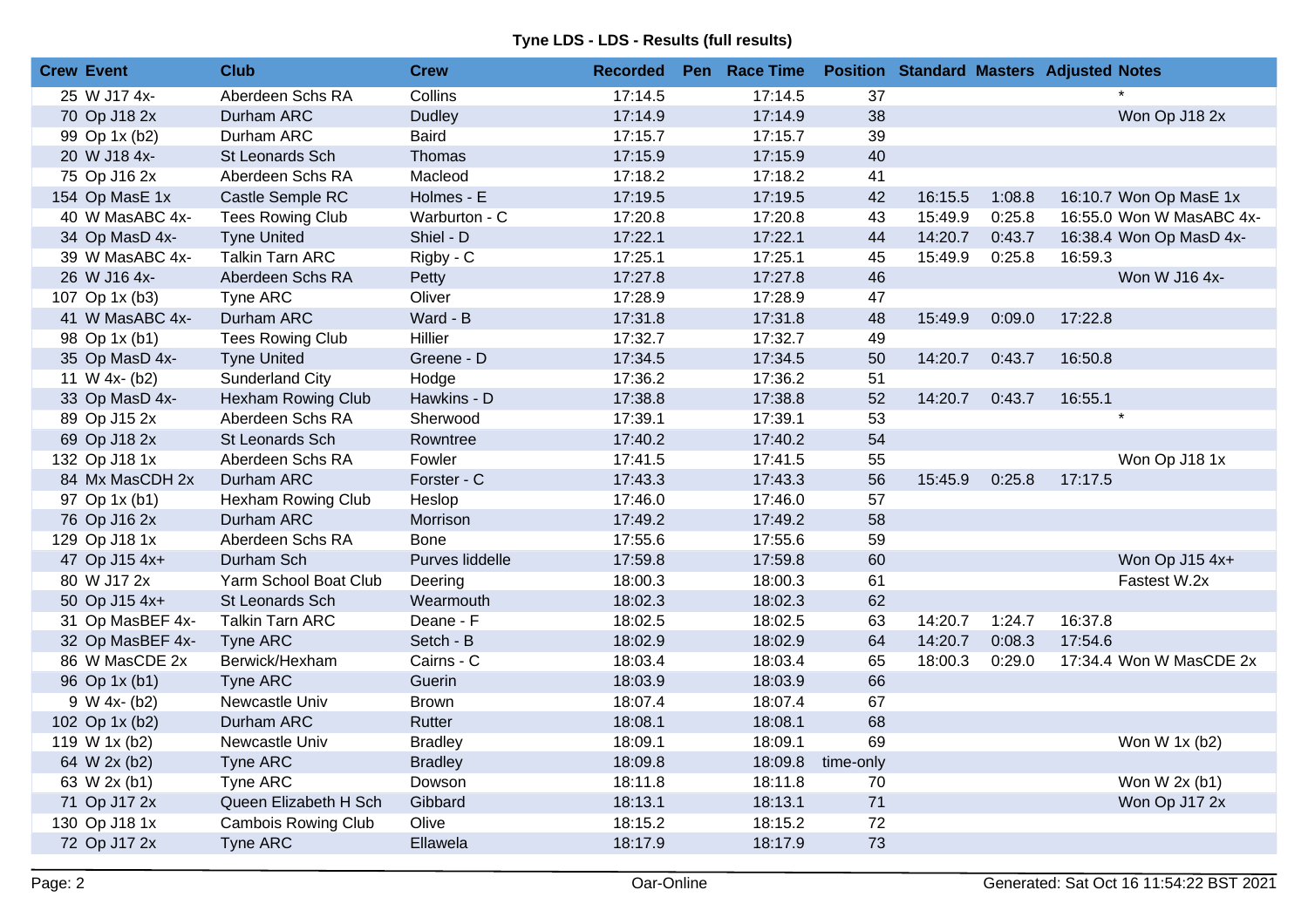| <b>Crew Event</b> | <b>Club</b>                 | <b>Crew</b>       | <b>Recorded</b> | Pen Race Time |       |         |        | <b>Position Standard Masters Adjusted Notes</b> |
|-------------------|-----------------------------|-------------------|-----------------|---------------|-------|---------|--------|-------------------------------------------------|
| 108 Op 1x (b3)    | <b>Tyne ARC</b>             | Macdonald         | 18:19.7         | 18:19.7       | $=74$ |         |        |                                                 |
| 150 Op MasCDF 1x  | <b>Tees Rowing Club</b>     | Buckworth - D     | 18:19.7         | 18:19.7       | $=74$ | 16:15.5 | 0:48.5 | 17:31.2 Won Op MasCDF 1x                        |
| 24 W J17 4x-      | St Leonards Sch             | De Souza Etchells | 18:20.7         | 18:20.7       | 76    |         |        |                                                 |
| 22 W J18 4x-      | <b>Tyne ARC</b>             | Dawson            | 18:25.8         | 18:25.8       | 77    |         |        |                                                 |
| 137 W J18 1x      | Aberdeen Schs RA            | Aspinall          | 18:28.3         | 18:28.3       | 78    |         |        | Won W J18 1x                                    |
| 27 W J16 4x-      | Queen Elizabeth H Sch       | Coldwell          | 18:31.4         | 18:31.4       | 79    |         |        |                                                 |
| 104 Op 1x (b2)    | Tyne ARC                    | Robinson          | 18:32.7         | 18:32.7       | 80    |         |        |                                                 |
| 142 W J17 1x      | Aberdeen Schs RA            | Beeson            | 18:34.6         | 18:34.6       | 81    |         |        | Won W J17 1x                                    |
| 153 Op MasCDF 1x  | <b>Tyne ARC</b>             | Clack - C         | 18:35.0         | 18:35.0       | 82    | 16:15.5 | 0:26.5 | 18:08.5                                         |
| 109 W 1x (b1)     | Newcastle Univ              | Lack              | 18:38.4         | 18:38.4       | 83    |         |        | Won W 1x (b1)                                   |
| 49 Op J15 4x+     | Queen Elizabeth H Sch       | Halford           | 18:38.5         | 18:38.5       | 84    |         |        |                                                 |
| 112 W 1x (b1)     | <b>Talkin Tarn ARC</b>      | Mulholland        | 18:40.0         | 18:40.0       | 85    |         |        |                                                 |
| 110 W 1x (b1)     | Tyne ARC                    | Russell           | 18:41.9         | 18:41.9       | 86    |         |        |                                                 |
| 87 W MasCDE 2x    | Durham ARC                  | Moore - D         | 18:42.0         | 18:42.0       | 87    | 18:00.3 | 0:52.0 | 17:50.0                                         |
| 65 W 2x (b2)      | Durham ARC                  | Muskett           | 18:42.5         | 18:42.5       | 88    |         |        | Won W 2x (b2)                                   |
| 151 Op MasCDF 1x  | <b>Berwick</b>              | Black - D         | 18:43.9         | 18:43.9       | 89    | 16:15.5 | 0:48.5 | 17:55.4                                         |
| 61 W 2x (b1)      | Newcastle Univ              | Poole             | 18:45.3         | 18:45.3       | 90    |         |        |                                                 |
| 126 W 1x (b3)     | <b>Tyne ARC</b>             | Wicklow           | 18:46.5         | 18:46.5       | 91    |         |        | Won W 1x (b3)                                   |
| 121 W 1x (b2)     | Tyne ARC                    | Hayes             | 18:46.6         | 18:46.6       | 92    |         |        |                                                 |
| 170 Op J14 1x     | Chester le Street ARC       | Cleugh            | 18:48.0         | 18:48.0       | 93    |         |        | $\star$                                         |
| 46 W MasDE 4x-    | <b>Talkin Tarn ARC</b>      | Dodsworth - D     | 18:49.4         | 18:49.4       | 94    | 15:49.9 | 0:47.5 | 18:01.9 Won W MasDE 4x-                         |
| 78 W J18 2x       | Yarm School Boat Club       | Kempster          | 18:51.6         | 18:51.6       | 95    |         |        | Won W J18 2x                                    |
| 157 Op MasG 1x    | <b>Cambois Rowing Club</b>  | Freeman - G       | 18:57.5         | 18:57.5       | 96    | 16:15.5 | 1:59.3 | 16:58.2 Won Op MasG 1x                          |
| 160 Op MasG 1x    | <b>Stirling Rowing Club</b> | Brown - G         | 19:02.2         | 19:02.2       | 97    | 16:15.5 | 1:59.3 | 17:02.9                                         |
| 123 W 1x (b3)     | Durham Univ BC              | Lucania           | 19:02.4         | 19:02.4       | 98    |         |        |                                                 |
| 67 W 2x (b2)      | Newcastle Univ              | Kelly             | 19:02.5         | 19:02.5       | $=99$ |         |        |                                                 |
| 73 Op J17 2x      | <b>Talkin Tarn ARC</b>      | Smith             | 19:02.5         | 19:02.5       | $=99$ |         |        |                                                 |
| 66 W 2x (b2)      | Yarm School Boat Club       | Elliott           | 19:03.6         | 19:03.6       | 101   |         |        |                                                 |
| 136 W J18 1x      | Durham Sch                  | <b>Bradley</b>    | 19:06.0         | 19:06.0       | 102   |         |        |                                                 |
| 55 W J15 4x+      | St Leonards Sch             | Wilson            | 19:09.1         | 19:09.1       | 103   |         |        | Won W J15 4x+                                   |
| 117 W 1x (b2)     | Tyne ARC                    | Hall              | 19:11.6         | 19:11.6       | 104   |         |        |                                                 |
| 23 W J18 4x-      | <b>Hexham Rowing Club</b>   | <b>Stoker</b>     | 19:11.9         | 19:11.9       | 105   |         |        |                                                 |
| 42 W MasABC 4x-   | Tyne ARC                    | Walton - A        | 19:15.1         | 19:15.1       | 106   | 15:49.9 | 0:00.0 | 19:15.1                                         |
| 44 W MasDE 4x-    | Durham ARC                  | McCarthy - E      | 19:17.6         | 19:17.6       | 107   | 15:49.9 | 1:07.5 | 18:10.1                                         |
| 116 W 1x (b2)     | Newcastle Univ              | Spencer           | 19:18.1         | 19:18.1       | 108   |         |        |                                                 |
| 52 W J15 4x+      | <b>Hexham Rowing Club</b>   | Teague            | 19:19.4         | 19:19.4       | 109   |         |        |                                                 |
| 82 W J16 2x       | Hexham Rowing Club          | Wells-Johnson     | 19:20.3         | 19:20.3       | 110   |         |        | $\star$                                         |
| 85 Mx MasCDH 2x   | <b>Berwick</b>              | Smith - H         | 19:23.3         | 19:23.3       | 111   | 15:45.9 | 2:26.4 | 16:56.9                                         |
|                   |                             |                   |                 |               |       |         |        |                                                 |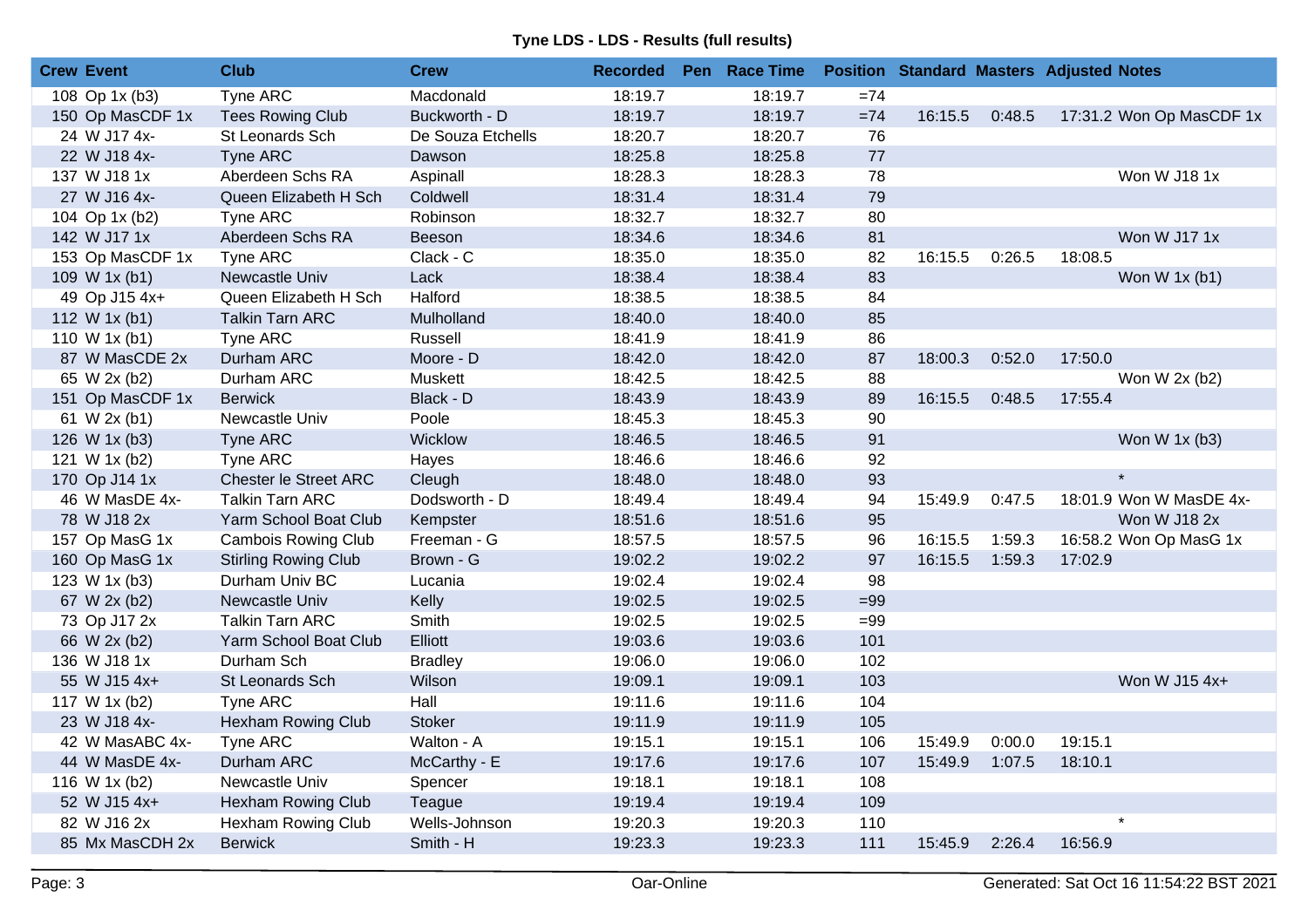| <b>Crew Event</b> |                  | <b>Club</b>                  | <b>Crew</b>         | <b>Recorded</b> | Pen Race Time |                  |         |        | <b>Position Standard Masters Adjusted Notes</b> |
|-------------------|------------------|------------------------------|---------------------|-----------------|---------------|------------------|---------|--------|-------------------------------------------------|
|                   | 135 W J18 1x     | <b>Tyne ARC</b>              | Temple              | 19:27.3         | 19:27.3       | $\overline{112}$ |         |        |                                                 |
|                   | 168 W J15 1x     | <b>Chester le Street ARC</b> | Palmer              | 19:27.4         | 19:27.4       | 113              |         |        | $\star$                                         |
|                   | 54 W J15 4x+     | Queen Elizabeth H Sch        | Huddleston          | 19:29.3         | 19:29.3       | 114              |         |        |                                                 |
|                   | 113 W 1x (b1)    | Durham Univ BC               | Rijkse              | 19:30.1         | 19:30.1       | 115              |         |        |                                                 |
|                   | 28 W J16 4x-     | Queen Elizabeth H Sch        | Clark               | 19:30.7         | 19:30.7       | 116              |         |        |                                                 |
|                   | 145 W J16 1x     | <b>Chester le Street ARC</b> | Lowes               | 19:31.5         | 19:31.5       | 117              |         |        | Won W J16 1x                                    |
|                   | 143 W J17 1x     | Aberdeen Schs RA             | Hughson             | 19:33.2         | 19:33.2       | 118              |         |        |                                                 |
|                   | 48 Op J15 4x+    | Durham Sch                   | Sheeran             | 19:38.7         | 19:38.7       | 119              |         |        |                                                 |
|                   | 158 Op MasG 1x   | <b>Tees Rowing Club</b>      | Jones - G           | 19:39.6         | 19:39.6       | 120              | 16:15.5 | 1:59.3 | 17:40.3                                         |
|                   | 124 W 1x (b3)    | Tyne ARC                     | Lombard             | 19:42.6         | 19:42.6       | 121              |         |        |                                                 |
|                   | 51 W J16 4x+     | Queen Elizabeth H Sch        | Jones               | 19:44.9         | 19:44.9       | 122              |         |        | $\star$                                         |
|                   | 149 Op MasCDF 1x | <b>Tyne ARC</b>              | Hardy - F           | 19:49.3         | 19:49.3       | 123              | 16:15.5 | 1:33.0 | 18:16.3                                         |
|                   | 131 Op J18 1x    | Queen Elizabeth H Sch        | Ball                | 19:49.9         | 19:49.9       | 124              |         |        |                                                 |
|                   | 38 Op MasGHI 4x- | Hexham Rowing Club           | Young - G           | 19:53.1         | 19:53.1       | 125              | 14:20.7 | 1:48.7 | 18:04.4                                         |
|                   | 165 W MasAD 1x   | <b>Tees Rowing Club</b>      | Lewis - D           | 19:54.1         | 19:54.1       | 126              | 18:09.1 | 0:52.5 | 19:01.6 *                                       |
|                   | 139 W J18 1x     | Aberdeen Schs RA             | <b>Brew</b>         | 20:06.0         | 20:06.0       | 127              |         |        |                                                 |
|                   | 167 Op J15 1x    | <b>Tyne United</b>           | Reid                | 20:06.2         | 20:06.2       | 128              |         |        | $\star$                                         |
|                   | 147 W J16 1x     | <b>Tyne United</b>           | Wildsmith           | 20:07.4         | 20:07.4       | 129              |         |        |                                                 |
|                   | 134 Op J16 1x    | Tyne ARC                     | Hulse               | 20:10.4         | 20:10.4       | 130              |         |        |                                                 |
|                   | 152 Op MasCDF 1x | Tyne ARC                     | Kite - F            | 20:16.5         | 20:16.5       | 131              | 16:15.5 | 1:33.0 | 18:43.5                                         |
|                   | 53 W J15 4x+     | Queen Elizabeth H Sch        | van Hinsberg        | 20:17.1         | 20:17.1       | 132              |         |        |                                                 |
|                   | 155 Op MasE 1x   | <b>Lakeland Rowing Club</b>  | Escreet - E         | 20:27.7         | 20:27.7       | 133              | 16:15.5 | 1:08.8 | 19:18.9                                         |
|                   | 128 W 1x (b3)    | Sunderland City              | <b>Jeffries</b>     | 20:36.2         | 20:36.2       | 134              |         |        |                                                 |
|                   | 118 W 1x (b2)    | <b>Tyne ARC</b>              | Chatto              | 20:40.0         | 20:40.0       | 135              |         |        |                                                 |
|                   | 156 Op MasE 1x   | Lakeland Rowing Club         | Aplin - E           | 20:45.2         | 20:45.2       | 136              | 16:15.5 | 1:08.8 | 19:36.4                                         |
|                   | 159 Op MasG 1x   | <b>Tyne United</b>           | Thomas - G          | 20:49.5         | 20:49.5       | 137              | 16:15.5 | 1:59.3 | 18:50.2                                         |
|                   | 146 W J16 1x     | Durham Sch                   | Heslop              | 20:50.0         | 20:50.0       | 138              |         |        |                                                 |
|                   | 169 W J15 1x     | Chester le Street ARC        | <b>Haddrick</b>     | 21:01.1         | 21:01.1       | 139              |         |        |                                                 |
|                   | 163 Op MasHI 1x  | Tyne ARC                     | Boyd - H            | 21:08.3         | 21:08.3       | 140              | 16:15.5 | 2:29.8 | 18:38.5 Won Op MasHI 1x                         |
|                   | 138 W J18 1x     | Chester le Street ARC        | Maddison            | 21:15.8         | 21:15.8       | 141              |         |        |                                                 |
|                   | 88 W MasCDE 2x   | <b>Tyne United</b>           | Upstill-Goddard - E | 21:23.6         | 21:23.6       | 142              | 18:00.3 | 1:15.0 | 20:08.6                                         |
|                   | 166 W MasAD 1x   | Chester le Street ARC        | Hunt - A            | 21:25.4         | 21:25.4       | 143              | 18:09.1 | 0:00.0 | 21:25.4                                         |
|                   | 45 W MasDE 4x-   | Tyne ARC                     | Tyler - D           | 21:29.6         | 21:29.6       | 144              | 15:49.9 | 0:47.5 | 20:42.1                                         |
|                   | 79 W J18 2x      | Queen Elizabeth H Sch        | Stith               | 21:44.8         | 21:44.8       | 145              |         |        |                                                 |
|                   | 161 Op MasG 1x   | <b>Tyne United</b>           | Cartwright - G      | 21:53.7         | 21:53.7       | 146              | 16:15.5 | 1:59.3 | 19:54.4                                         |
|                   | 90 Op J14 2x     | <b>Tyne United</b>           | Armstrong           | 22:17.9         | 22:17.9       | 147              |         |        |                                                 |
|                   | 162 Op MasHI 1x  | <b>Tyne United</b>           | Thompson - H        | 22:38.5         | 22:38.5       | 148              | 16:15.5 | 2:29.8 | 20:08.7                                         |
|                   | 164 Op MasHI 1x  | Tyne ARC                     | Soward - I          | 22:42.1         | 22:42.1       | 149              | 16:15.5 | 3:02.1 | 19:40.0                                         |
|                   |                  |                              |                     |                 |               |                  |         |        |                                                 |